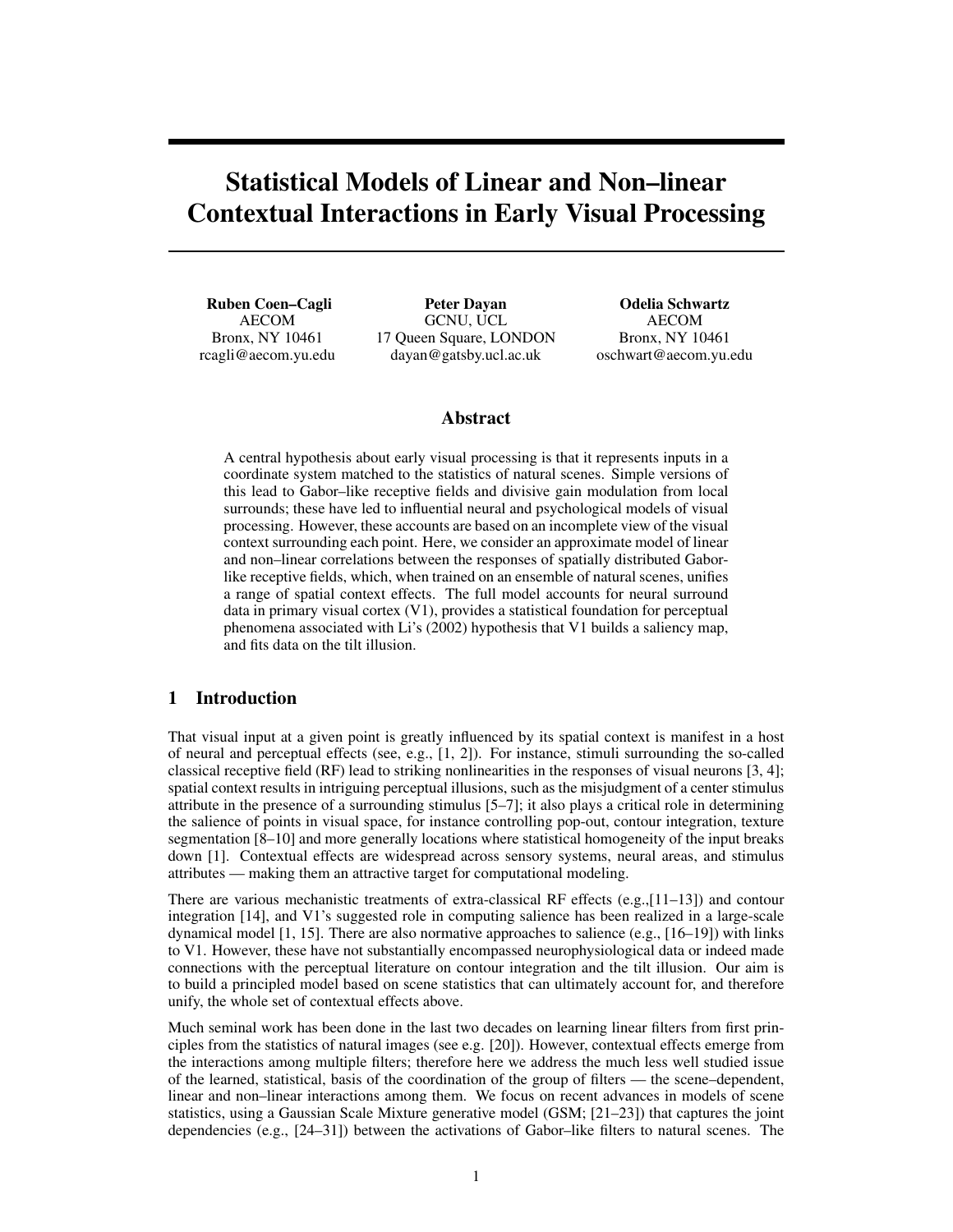GSM captures the dependencies via two components, (i) covariance in underlying Gaussian variables, which accounts for *linear* correlations in the activations of filters; and (ii) a shared mixer variable, which accounts for the *non–linear* correlations in the magnitudes of the filter activations.

As yet, the GSM has not been applied to the wide range of contextual phenomena discussed above. This is partly because linear correlations, which appear important to capture phenomena such as contour integration, have largely been ignored outside image processing (e.g., [23]). In addition, although the mixer variable of the GSM is closely related to bottom-up models of divisive normalization in cortex [32, 33], the assignment problem of grouping filters that share a common mixer for a given scene has yet to receive a computationally and neurobiologically realistic solution. Recent work has shown that incorporating a simple, predetermined, solution to the assignment problem in a GSM could capture the tilt illusion [34]. Nevertheless, the approach has not been studied in a more realistic model with Gabor-like filters, and learning assignments from natural scenes. Further, the implications of assignment for cortical V1 data and salience have not been explored.

In this paper we extend the GSM model to learn both assignments and linear covariance (section 2). We then apply the model to contextual neural V1 data, noting its link to the tilt illusion (section 3); and then to perceptual salience examples (section 4). In the discussion (section 5), we also describe the relationship between our GSM model and other recent scene statistics approaches (e.g., [31, 35]).

# 2 Methods

A recent focus in natural image statistics has been the joint conditional histograms of the activations of pairs of oriented linear filters (throughout the paper, filters come from the first level of a steerable pyramid with 4 orientations [36]). When filter pairs are proximal in space, these histograms have a characteristic *bowtie* shape: the variance of one filter depends on the magnitude of activation of the other. It has been shown [22] that this form of dependency can be captured by a class of generative model known as Gaussian Scale Mixture (GSM), which assumes that the linear filter activations  $x = v$ g are random variables defined as the product of two other random variables, a multivariate Gaussian g, and a (positive) scalar  $v$  which scales the variance of all the Gaussian components.

Here, we address two additional properties of natural scenes. First, in addition to the variance dependency, filters which are close enough in space and feature space are linearly dependent, as shown by the tilt of the bowtie in fig. 1b. In order for the GSM to capture this effect, the multivariate Gaussian must be endowed with a non-diagonal covariance matrix. This matrix can be approximated by the sample covariance matrix of the filter activations or learned directly [23]; here, we learn it by maximizing the likelihood of the observed data. The second issue is that filter dependencies differ across image patches, implying that there is no fixed relationship between mixers and filters [28]. The general issue of learning multiple pools of filters, each assigned to a different mixer on an patch–dependent basis, has been addressed in recent work [30], but using a computationally and biologically impracticable scheme [37] which allowed for arbitrary pooling.

We consider an approximation to the assignment problem, by allowing a group of surround filters to either share or not the same mixer with a target filter. While this is clearly an oversimplified model of natural images, here we aimed for a reasonable balance between the complexity of the model, and biological plausibility of the computations involved.

## 2.1 The generative model

The basic repeating unit of our simplified model involves center and surround groups of filters: we use  $n_c$  to denote the number of center filters, and  $x_c$  their activations; similarly, we use  $n_s$  and  $x_s$ the surround; finally, we define  $n_{cs} = n_c + n_s$  and  $\mathbf{x} = (x_c^1, \dots, x_c^{n_c}, x_s^1, \dots, x_s^{n_s})^\top$ . We consider a single assignment choice as to whether the center group's mixer variable  $v_c$  is (case  $\xi_1$ ), or is not (case  $\xi_2$ ) shared with the surround, which in the latter case would have its own mixer variable  $v<sub>s</sub>$ . Thus, there are 2 configurations, or competing models, which are themselves combined (i.e., a mixture of GSM's, see also [35]). The graphical models of the two configurations are shown in Fig. 1a. We show this from the perspective of the center group, since in the implementation we will be reporting model neuron responses in the center location given the contextual surround.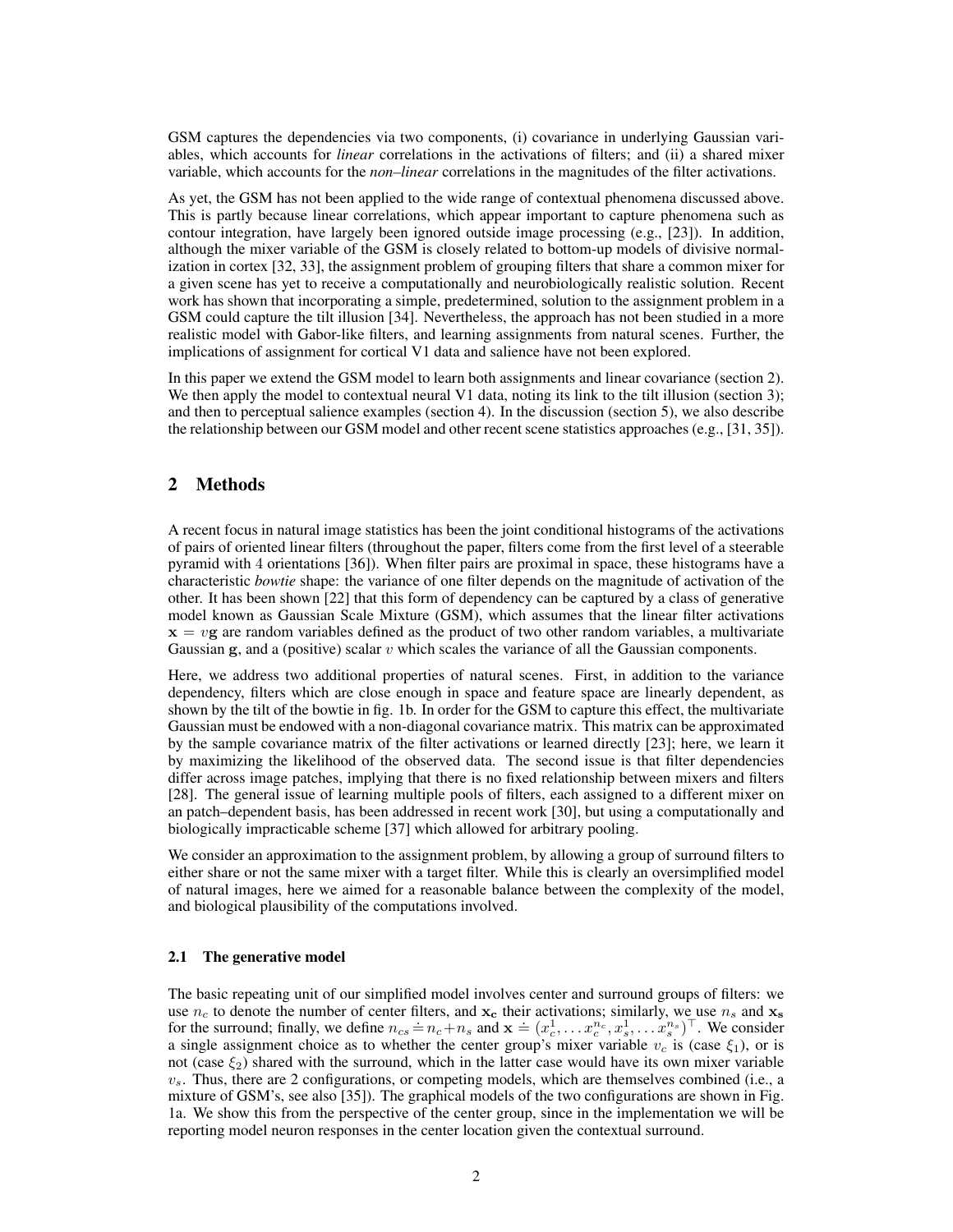Defining Gaussian components as  $g \doteq (g_c^1, \ldots, g_c^{n_c}, g_s^1, \ldots, g_s^{n_s})^\top$ , and assuming the mixers are independent and the pools are independent given the mixers, the mixture distribution is:

$$
p(\mathbf{x}) = p(\xi_1)p(\mathbf{x} | \xi_1) + p(\xi_2)p(\mathbf{x} | \xi_2)
$$
\n(1)

$$
p(\mathbf{x} \mid \xi_1) = \int dv_c \, p(v_c) p(\mathbf{x} \mid v_c, \xi_1) \tag{2}
$$

$$
p(\mathbf{x} \mid \xi_2) = \int dv_c \, p(v_c) p(\mathbf{x}_c \mid v_c, \xi_2) \int dv_s \, p(v_s) p(\mathbf{x}_s \mid v_s, \xi_2)
$$
 (3)

We assume a Rayleigh prior distribution on the mixers, and covariance matrix  $\Sigma_{cs}$  for the Gaussian components for  $\xi_1$ , and  $\Sigma_c$  and  $\Sigma_s$  for center and surround, respectively, for  $\xi_2$ . The integrals in eqs. (2,3) can then be solved analytically:

$$
p(\mathbf{x} \mid \xi_1) = \frac{\det(\Sigma_{cs}^{-1})^{\frac{1}{2}}}{(2\pi)^{\frac{n_{cs}}{2}}} \frac{\mathcal{B}(1 - \frac{n_{cs}}{2}; \lambda_{cs})}{\lambda_{cs}^{\left(\frac{n_{cs}}{2} - 1\right)}} \tag{4}
$$

$$
p(\mathbf{x} \mid \xi_2) = \frac{\det(\Sigma_c^{-1})^{\frac{1}{2}}}{(2\pi)^{\frac{n_c}{2}}} \frac{\mathcal{B}(1 - \frac{n_c}{2}; \lambda_c)}{\lambda_c^{\frac{(n_c - 1)}{2}}} \frac{\det(\Sigma_s^{-1})^{\frac{1}{2}}}{(2\pi)^{\frac{n_s}{2}}} \frac{\mathcal{B}(1 - \frac{n_s}{2}; \lambda_s)}{\lambda_s^{\frac{(n_s - 1)}{2}}}
$$
(5)

where B is the modified Bessel function of the second kind, and  $\lambda_{cs} = \sqrt{\mathbf{x}^{\top} \Sigma_{cs}^{-1} \mathbf{x}}$ .

## 2.2 Learning

The parameters to be estimated are the covariance matrices ( $\Sigma_{cs}$ ,  $\Sigma_c$ ,  $\Sigma_s$ ) and the prior probability  $(k)$  that center and surround share the same pool; we use a Generalized Expectation Maximization algorithm, specifically Multi Cycle EM [38], where a full EM cycle is divided into three subcycles, each involving a full E-step and a partial M-step performed only on one covariance matrix.

**E-step:** In the E-step we compute an estimate,  $Q$ , of the posterior distribution over the assignment variable, given the filter activations and the previous estimates of the parameters, namely  $k^{old}$  and  $\Theta^{old} \doteq \Bigl\{ \sum_c, \sum_s, \sum_{cs} \Bigr\}$ . This is obtained via Bayes rule:

$$
Q(\xi_1) = p(\xi_1 \mid \mathbf{x}, \Theta^{old}) \propto k^{old} p(\mathbf{x} \mid \xi_1, \Theta^{old})
$$
\n(6)

$$
Q(\xi_2) = p(\xi_2 \mid \mathbf{x}, \Theta^{old}) \propto (1 - k^{old}) p(\mathbf{x} \mid \xi_2, \Theta^{old})
$$
\n<sup>(7)</sup>

M-step: In the M-step we increase the complete–data Log Likelihood, namely:

$$
f = Q(\xi_1) \log [k p(\mathbf{x} | \xi_1, \Theta)] + Q(\xi_2) \log [(1 - k) p(\mathbf{x} | \xi_2, \Theta)] \tag{8}
$$

Solving  $\partial f / \partial k = 0$ , we obtain  $k^* \doteq \arg \max_k [f] = Q(\xi_1)$ . The other terms cannot be solved analytically, and a numerical procedure must be adopted to maximize  $f$  w.r.t. the covariance matrices. This requires an explicit form for the gradient:

$$
\frac{\partial f}{\partial \Sigma_{cs}^{-1}} = Q(\xi_1) \left( \frac{\Sigma_{cs}}{2} - \frac{1}{2\lambda_{cs}} \frac{\mathcal{B}(-\frac{n_{cs}}{2}; \lambda_{cs})}{\mathcal{B}(1 - \frac{n_{cs}}{2}; \lambda_{cs})} \mathbf{x} \mathbf{x}^{\top} \right)
$$
(9)

Similar expressions hold for the other partial derivatives. In practice, we add the constraint that the covariances of the surround filters are spatially symmetric.

#### 2.3 Inference: patch–by–patch assignment and model neural unit

Upon convergence of EM, the covariance matrices and prior  $k$  over the assignment are found. Then, for a new image patch, the probability  $p(\xi_1 | x)$  that the surround shares a common mixer with the center is inferred. The output of the center group is taken to be the estimate (for the present, we consider just the mean) of the Gaussian component  $E[g_c | x]$ , which we take to be our model neural unit response. To estimate the normalized response of the center filter, we need to compute the following expected value under the full model:

$$
E\left[\mathbf{g}_c\,\middle|\,\mathbf{x}\right] = \int d\mathbf{g}_c \,\mathbf{g}_c \, p(\mathbf{g}_c\,\middle|\,\mathbf{x}\right) = p(\xi_1\,\middle|\,\mathbf{x}\right) E\left[\mathbf{g}_c\,\middle|\,\mathbf{x}\,,\,\xi_1\right] + p(\xi_2\,\middle|\,\mathbf{x}\right) E\left[\mathbf{g}_c\,\middle|\,\mathbf{x}_c\,,\,\xi_2\right] \tag{10}
$$

the r.h.s., obtained by a straightforward calculation applying Bayes rule and the conditional independence of  $x_s$  from  $x_c$ ,  $g_c$  given  $\xi_2$ , is the sum of the expected value of  $g_c$  in the two configurations,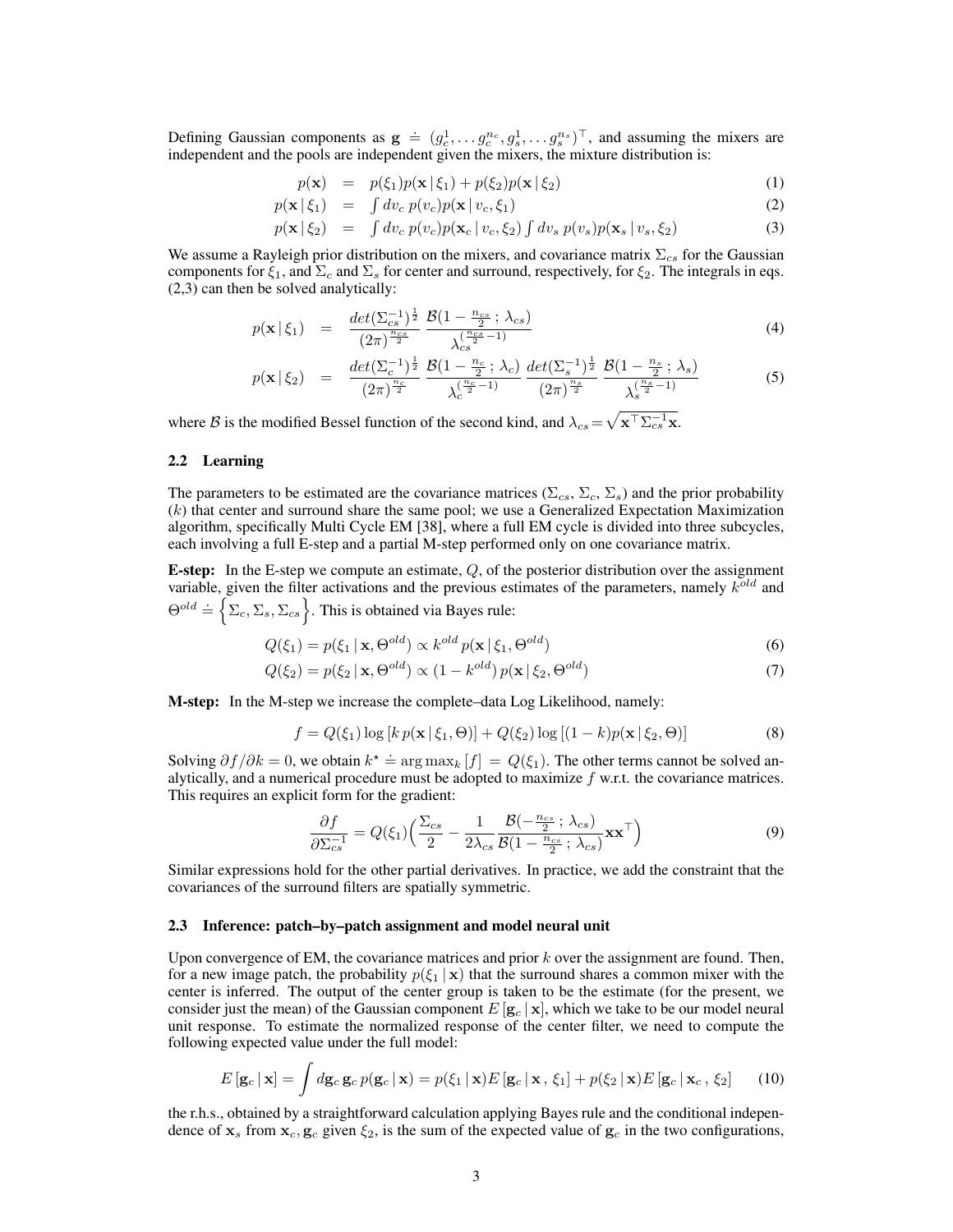

Figure 1: (a) Graphical model for the two components of the mixture of GSMs, where the center filter is ( $\xi_1$ ; left) or is not ( $\xi_2$ ; right) normalized by the surround filters; (b) joint conditional histogram of two linear filters activations, showing the typical *bowtie* shape due to the variance dependency, as well as a tilt due to linear dependencies between the two filters; (c) marginal distribution of linear activations in black, estimated Gaussian component in blue, and ideal Gaussian in red. The estimated distribution is closer to a Gaussian than that of the original filter.

weighted by their posterior probabilities. The explicit form for the estimate of the  $i$ -th component (corresponding in the implementation to a given orientation and phase) of  $g_c$  under  $\xi_1$  is:

$$
E\left[g_c^i \,|\, \mathbf{x}, \, \xi_1\right] = sign(x_c^i) \sqrt{|x_c^i|} \sqrt{\frac{|x_c^i|}{\lambda_{cs}}} \frac{\mathcal{B}\left(\frac{1}{2} - \frac{n_{cs}}{2}; \, \lambda_{cs}\right)}{\mathcal{B}\left(1 - \frac{n_{cs}}{2}; \, \lambda_{cs}\right)}\tag{11}
$$

and a similar expression holds under  $\xi_2$ , replacing the subscript cs by c. Note that in either configuration, the mixer variable's effect on this is a form of divisive normalization or gain control, through  $\lambda$  (including for stability, as in [30], an additive constant set to 1 for the  $\lambda$  values; we omit the formulæ to save space). Under  $\xi_1$ , but not  $\xi_2$ , this division is influenced by the surround<sup>1</sup>. Note also that, due to the presence of the inverse covariance matrix in  $\lambda_{cs} = \sqrt{\mathbf{x}^{\top} \Sigma_{cs}^{-1} \mathbf{x}}$ , the gain control signal is reduced when there is strong covariance, which in turn enhances the neural unit response.

# 3 Cortical neurophysiology simulations

To simulate neurophysiological experiments, we consider the following filter configuration:  $3 \times 3$ spatial positions separated by 6 pixels, 2 phases (quadrature pair), and one orientation (vertical), plus 3 additional orientations in the central position to allow for cross–orientation gain control. We first learn the parameters of the model for 25000 patches from an ensemble of 5 standard scenes (Einstein, Goldhill, and so on). We take as our model neuron the absolute value of the complex activation composed by the non–linear responses (eq. (11)) of two phases of the central vertical filter.

We characterize the neuron's basic properties with a procedure that is common in physiology experiments focusing on contextual non–linear modulation. First, we measure the so-called Area Summation curve, namely the response to gratings that are optimal in orientation and spatial frequency, as a function of size. Cat and monkey experiments have shown striking non–linearities, with the peak response at low contrasts being for significantly larger diameters than at high contrasts (Figure 2a). We obtain the same behavior in the model (Figure 2b; see also [33]). This behavior is due to the assignment: for small grating sizes, center and surround have a higher posterior probability at high contrast than at low contrast, and therefore the surround exerts stronger gain control. In a reduced model with no assignment, we obtain a much weaker effect (Figure 2c).

We then assess the modulatory effect of a surround grating on a fixed, optimally–oriented central grating, as a function of their relative orientations (Figure 3a). As is common, we determine the spatial extent of the center and surround stimuli based on the area summation curves (see [4]). The model simulations (Figure 3b), as in the data, exhibit the most reduced responses when the center and surround have similar orientation (but note the "blip" when they are exactly equal in Figure 3a;b, which arises in the model from the covariance of the Gaussian; see also [31]). In addition,

<sup>&</sup>lt;sup>1</sup>To ensure that the mixer follows the same distribution under  $\xi_1$  and  $\xi_2$ , after training with natural images we rescale  $v_c$  — and therefore  $g_c$  — so that their values span the same range in both configurations; since the assignment is made at a higher level in the hierarchy, such a rescaling is equivalent to downstream normalization processes that make the estimates of  $\mathbf{g}_c$  comparable under  $\xi_1$  and  $\xi_2$ .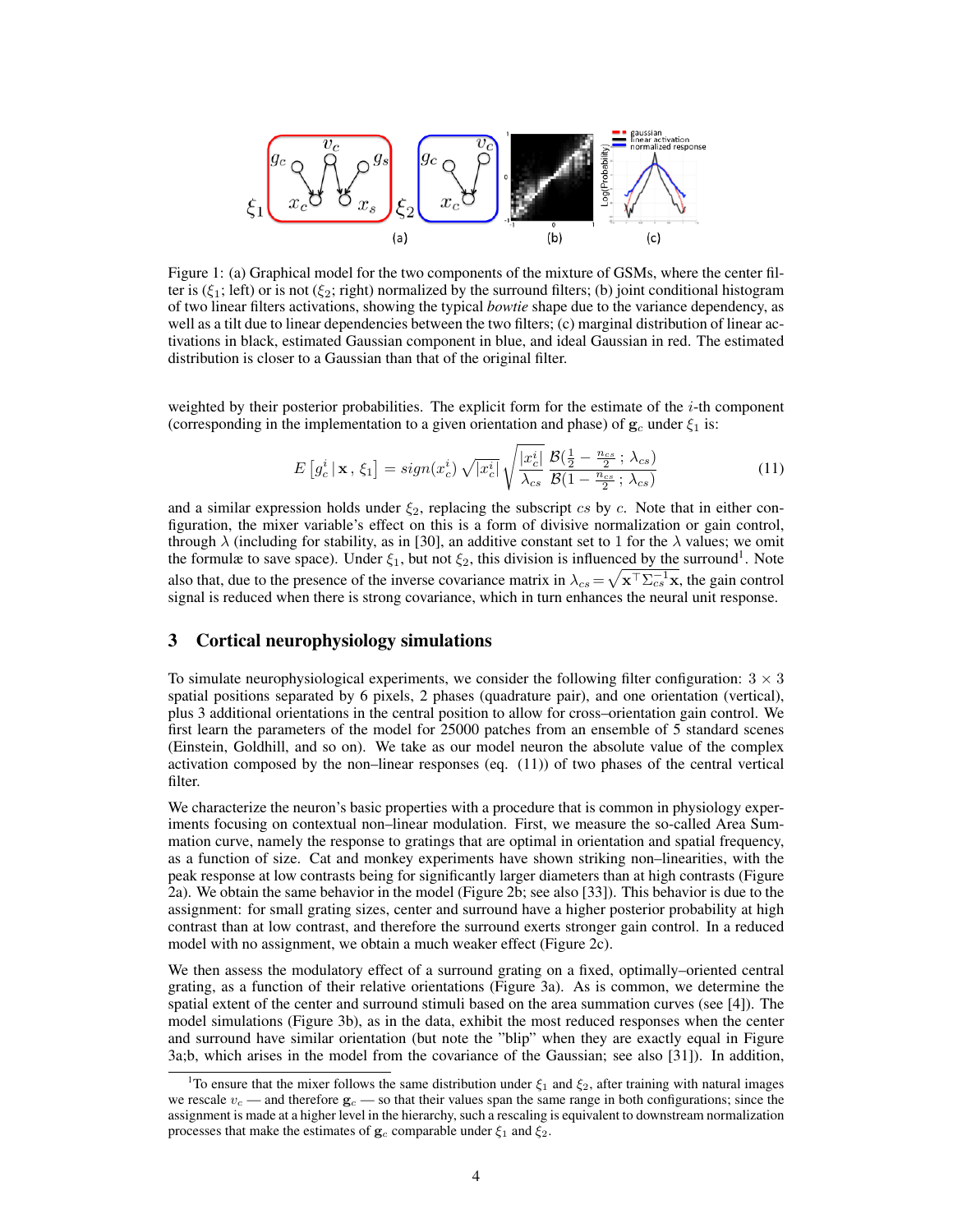

Figure 2: Area summation curves show the normalized firing rate of a neuron in response to optimal gratings of increasing size. (a) a V1 neuron, after  $[4]$ ; (b) the model neuron described in Sec. 3; (c) a reduced model assuming that the surround filters are always in the gain pool of the center filter.



Figure 3: Orientation tuning of the surround. (a) and (b): normalized firing rate in response to a stimulus composed by an optimal central grating surrounded by an annular grating of varying orientation, for (a) a V1 neuron, after [3]; and (b) the model neuron described in Sec. 3 (c) Probability that the surround normalizes the center as a function of the relative orientation of the annular grating.

as the orientation difference between center and surround grows, the response increases and then decreases, an effect that arises from the assignments. In the model simulations, we find that the strength of this behavior depends on contrast, being larger at low contrasts, an effect of which there are hints in the neurophysiology experimental data (using contrasts of 0.2 to 0.4) but which has yet to be systematically explored. Figure 3c shows the posterior assignment probability for the same two contrasts as in figure 3b, as a function of the surround orientation. These remain close to 1 at all orientations at high contrast, but fall off more rapidly at low contrast.

Note that a previous GSM population model assumed (but did not learn) this form of fall off of the posterior weights of of figure 3c, and showed that it is a basis for explaining the so-called direct and indirect biases in the tilt illusion; i.e., repulsion and attraction in the perception of a center stimulus orientation in the presence of a surround stimulus [34]. Figure 4 compares the GSM model of [34] designed with parameters matched to perceptual data, to the result of our learned model. The qualitative shape (although not the quantitative strength) of the effects are similar.

## 4 Salience popout and contour integration simulations

To address perceptual salience effects, we need a population model of oriented units. We consider one distinct group of filters – arranged as for the model neuron in Sec. 3 – for each of four orientations (0, 45, 90, 135 deg, sampling more coarsely than [1]). We compute the non–linear response of each model neuron as in Sec. 3, and take the maximum across the four orientations as the population output, as in standard population decoding. This is performed at each pixel of the input image, and the result is interpreted as a *saliency* map.

We first consider the popout of a target that differs from a background of distractors by a single feature (eg. [8]), in our case orientation. Input image and output saliency map (the brighter, the more salient) are shown in Fig. 5. As in [1], the target pops out since it is less suppressed by its own, orthogonally-oriented neighbors than the surround bars are by their parallel ones; here, this emerges straight from normative inference. [8] quantified relative target saliency above detection threshold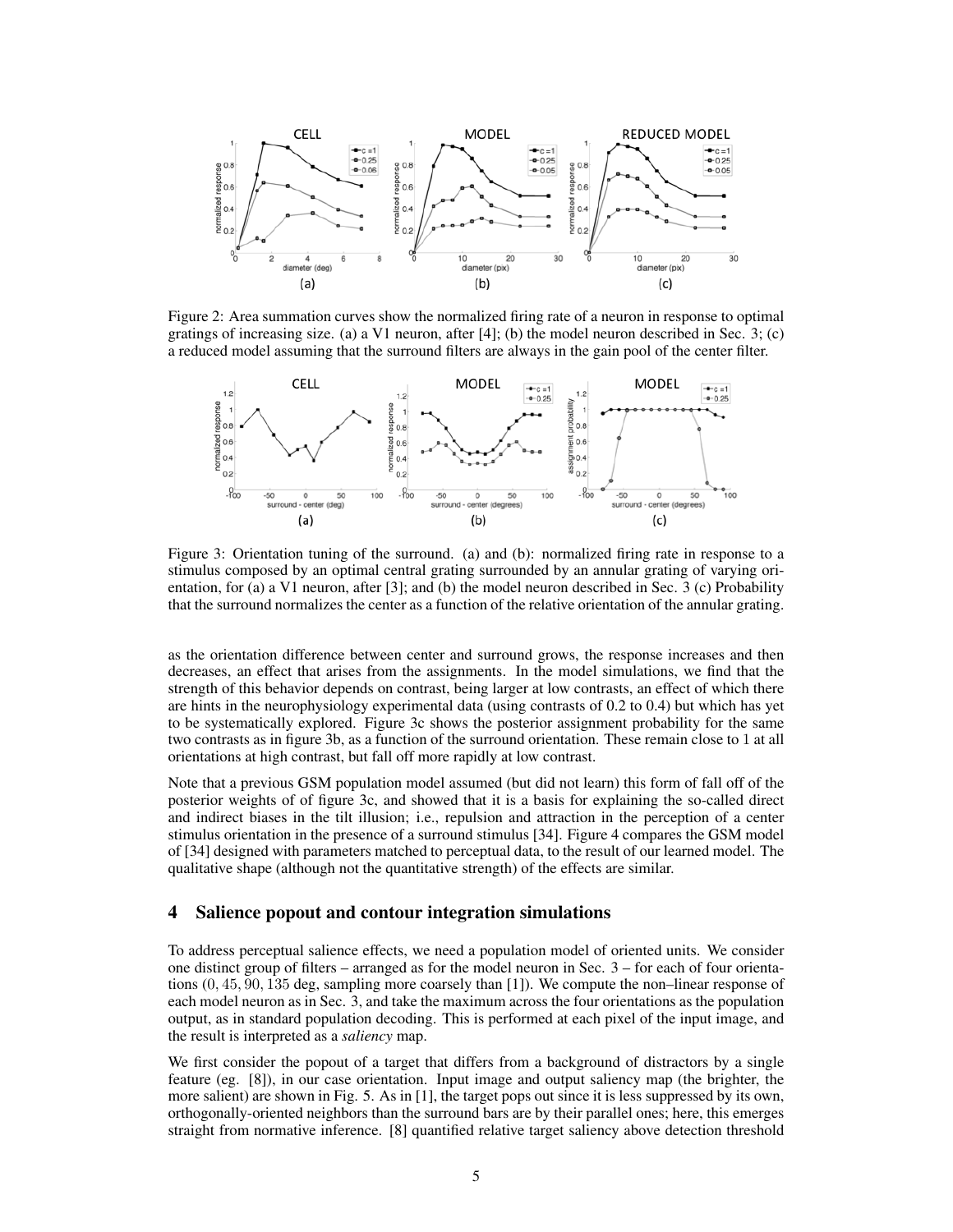

Figure 4: The tilt illusion. (a) Comparison of the learned GSM model (black, solid line with filled squares), with the GSM model in [34] (blue, solid line; parameters set to account for the illusion data of [39]), and the model in [34] with parameters modified to match the learned model (blue, dashed line). The response of each neuron in the population is plotted as a function of the difference between the surround stimulus orientation and the preferred center stimulus orientation. We assume all oriented neurons have identical properties to the learned vertical neuron (i.e., ignoring the oblique effect). The model of [34] includes idealized tuning curves. The learned model is as in the previous section, but with filters of narrower orientation tuning (because of denser sampling of 16 orientations in the pyramid), which results in an earlier point on the x axis of maximal response. Model simulations are normalized to a maximum of 1. (b) Simulations of the tilt illusion using the model in [34], based on parameters matched to the learned model (dashed line) versus parameters matched to the data of [39] (solid line).

as a function of the difference in orientation between target and distractors using luminance (Fig. 5b). Fig. 5c plots saliency from the model; it exhibits non–linear saturation for large orientation contrast, an effect that not all saliency models capture (see [17] for discussion). The shape of the saturation is different for neural (Fig. 2a-b) versus perceptual (Fig. 5b-c) data, in both experiment and model; for the latter, this arises from differences in stimuli (gratings versus bars, how the center and surround extents were determined).

The second class of saliency effects involves collinear facilitation. One example is the so called *border effect*, shown in figure 6a – one side of the border, whose individual bars are collinear, is more salient than the other  $(e.g. [1]$ , but see also [40]). The middle and right plots in figure 6a depict the saliency map for the full model and a reduced model that uses a diagonal covariance matrix. Notice that the reduced model also shows an enhancement of the collinear side of the border *vs* the parallel, due to the partial overlap of the linear receptive fields; but, as explained in Sec. 2.3, the higher covariance between collinear filters in the full model, strengthens the effect. To quantify the difference, we report also the ratio between the salience values on the collinear and parallel sides of the border, after subtracting the saliency value of the homogeneous regions: the lower value for the reduced model (1.28; versus 1.74 for the full model) shows that the full model enhances the collinear relative to the parallel side. The ratio for the full model increases if we rescale the off– diagonal terms of the covariance matrix relative to the diagonal (2.1 for a scaling factor of 1.5; 2.73 for a factor of 2). Rescaling would come from more reasonably dense spatial sampling. Fig. 6b provides another, stronger example of the collinear facilitation.

# 5 Discussion

We have extended a standard GSM generative model of scene statistics to encompass contextual effects. We modeled the covariance between the Gaussian components associated with neighboring locations, and suggested a simple, approximate, process for choosing whether or not to pool such locations under the same mixer. Using parameters learned from natural scenes, we showed that this model provides a promising account of neurophysiological data on area summation and centersurround orientation contrast, and perceptual data on the saliency of image elements. This form of model has previously been applied to the tilt illusion [34], but had just *assumed* the assignments of figure 3c, in order to account for the indirect tilt illusion. Here, this emerged from first principles. This model therefore unifies a wealth of data and ideas about contextual visual processing. To our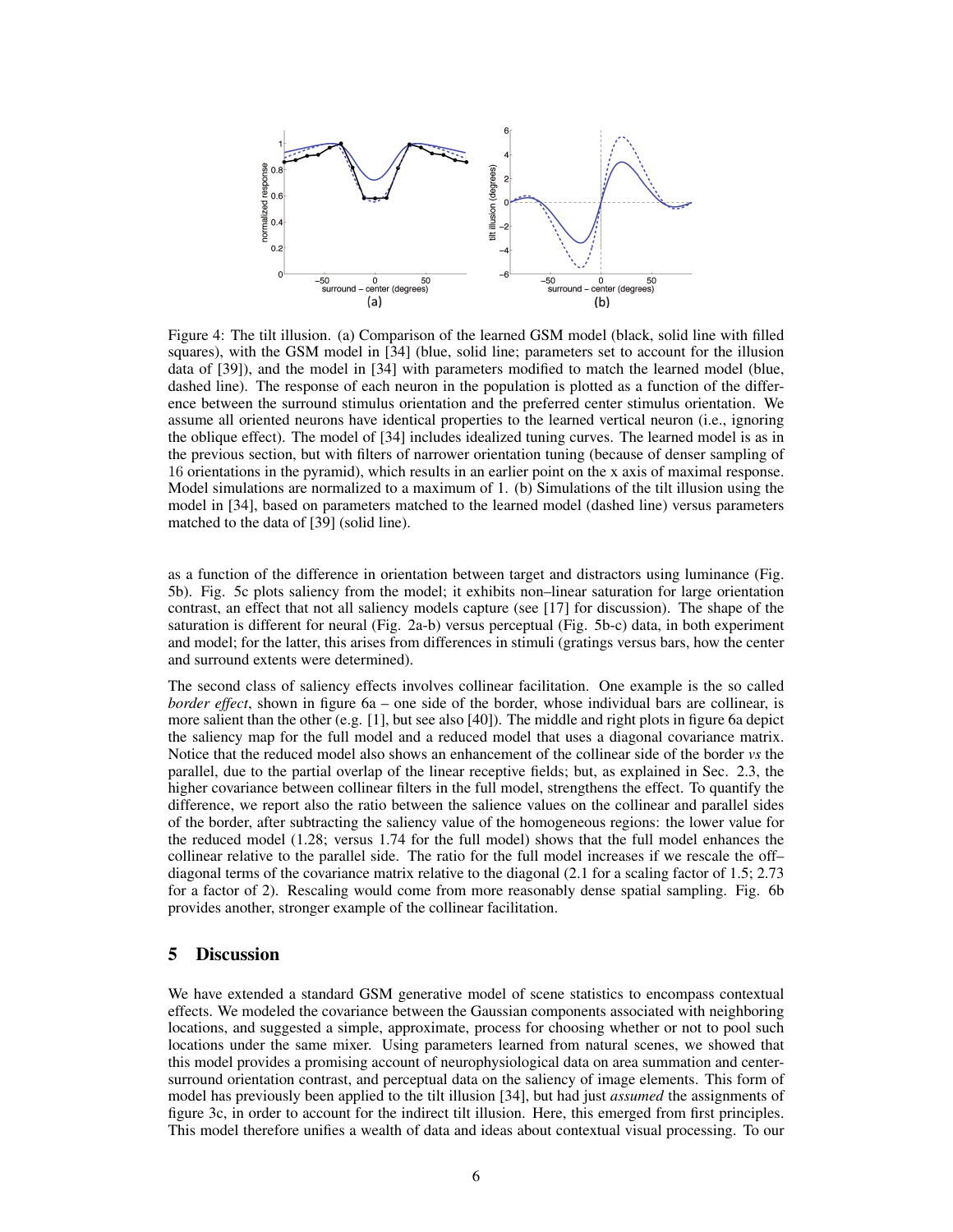

Figure 5: (a) An example of the stimulus and saliency map computed by the model. (b) Perceptual data reproduced after [8], and (c) model output, of the saliency of the central bar as a function of the orientation contrast between center and surround.



Figure 6: (a) Border effect: the collinear side of the border is more salient than the parallel one; the center plot is the saliency map for the full model, right plot is for a reduced model with diagonal covariance matrix. (b) Another example of collinear facilitation: the center row of bars is more salient, relative to the background, when the bars are collinear (left) rather than when they are parallel (right). In both (a) and (b),  $Col/Par$  is the ratio between the salience values on the collinear and parallel sides of the border, after subtracting the saliency value of the homogeneous regions.

knowledge, there have only been few previous attempts of this sort; one notable example is the extensive salience work of [17]; here we go further in terms of simulating neural non–linearities, and making connections with the contour integration and illusion literature: phenomena that have previously been addressed only individually, if at all.

Our model is closely related to a number of suggestions in the literature. Previous bottom-up models of divisive normalization, which were the original inspiration for the application by [22] of the GSM, can account for some neural non–linearities by learning divisive weights instead of assignments (e.g., [33]). However they do not incorporate linear correlations, and they fix the divisive weights a priori rather than on a image–by–image basis such as in our model. Non-parametric statistical alternatives to divisive normalization, e.g. non-linear ICA [41], have also been proposed, but have been applied only to the orientation masking nonlinearity, therefore not addressing spatial context.

There are also various top-down models based on related principles. Compared with previous GSM modelling [30], we have built a more computationally straightforward, and neurobiologically credible, approximate assignment mechanism. Other recent generative statistical models that capture the statistical dependencies of the filters in slightly different ways (notably [31, 35]), might also be able to encompass the data we have presented here. However, [35] has been applied only to the image processing domain, and the model of [31] has not been tied to the perceptual phenomena we have considered, nor to contrast data. There are also quantitative differences between the models, including issues of soft versus hard assignment (see discussion in [30]); the assumption about the link to data (here we adopted the mean of the Gaussian component of the GSM which incorporates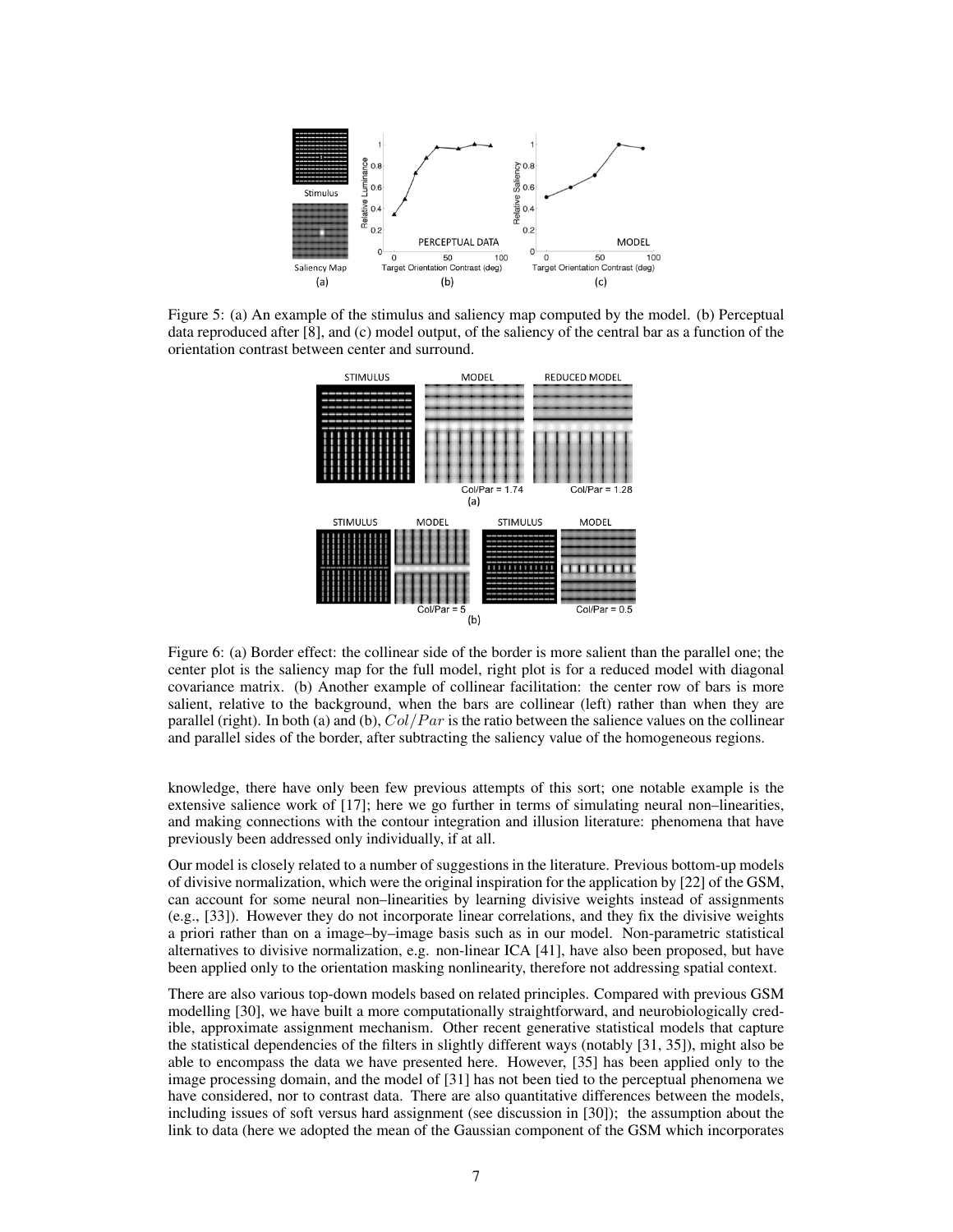an explicit gain control, in contrast to the approach in [31]); and the richness of assignment versus approximation in the various models (here we have purposely taken an approximate version of a full assignment model).

There are also many models devoted to saliency. We showed that our assignment process, and the normalization that results, is a good match for (and thus a normative justification of) at least some of the results that [1, 15] captured in a dynamical realization of the V1 saliency hypothesis. However, our model achieves suppression in regions of statistical homogeneity divisively rather than subtractively. The covariance between the Gaussian components captures some aspects of the long range excitatory effects in that model, which permit contour integration. However, some of the collinear facilitation arises just from receptive field overlap; and the structure of the covariance in natural scenes seems rather impoverished compared with that implied by the association field [42], and merits further examination with higher order statistics (see also [10, 26]). Note also that dynamical models have not previously been applied to the same range of data (such as the tilt illusion).

Open theoretical issues include quantifying carefully the effect of the rather coarse assignment approximation, as well as the differences between the learned model and the idealized population model of the tilt illusion [34]. Other important issues include characterizing the nature and effect of uncertainty in the distributions of  $g$  and  $v$  rather than just the mean. This is critical to characterize psychophysical results on contrast detection in the face of noise and also orientation acuity, and also raises the issues aired by [31] as to how neural responses convey uncertainties. Open experimental issues include a range of other contextual effects as to salience, contour integration, and even perceptual crowding. Contextual effects are equally present at multiple levels of neural processing. An important future generalization would be to higher neural areas, and to mid and high level vision (which themselves exhibit gain-control related phenomena, see e.g. [43]). More generally, context is pervasive in time as well as space. The parallels are underexplored, and so pressing.

## Acknowledgements

This work was funded by the Alfred P. Sloan Foundation (OS); and The Gatsby Charitable Foundation, the BBSRC, the EPSRC and the Wellcome Trust (PD). We are very grateful to Adam Kohn, Joshua Solomon, Adam Sanborn, and Li Zhaoping for discussion.

### References

- [1] Z. Li. A saliency map in primary visual cortex. *Trends Cogn Sci*, 6(1):9–16, 2002.
- [2] P. Series, J. Lorenceau, and Y. Frégnac. The "silent" surround of v1 receptive fields: theory and experiments. *J Physiol Paris*, 97(4-6):453–474, 2003.
- [3] H. E. Jones, K. L. Grieve, W. Wang, and A. M. Sillito. Surround suppression in primate v1. *J Neurophysiol*, 86(4):2011–2028, 2001.
- [4] J. R. Cavanaugh, W. Bair, and J. A. Movshon. Selectivity and spatial distribution of signals from the receptive field surround in macaque v1 neurons. *J Neurophysiol*, 88(5):2547–2556, 2002.
- [5] J. J. Gibson and M. Radner. Adaptation, after-effect, and contrast in the perception of tilted lines. *Journal of Experimental Psychology*, 20:553–569, 1937.
- [6] C. W. Clifford, P. Wenderoth, and B. Spehar. A functional angle on some after-effects in cortical vision. *Proc R Soc Lond B Biol Sci*, 1454:1705–1710, 2000.
- [7] J. A. Solomon and M. J. Morgan. Stochastic re-calibration: contextual effects on perceived tilt. *Proc Biol Sci*, 273(1601):2681–2686, 2006.
- [8] H.C. Nothdurft. The conspicuousness of orientation and motion contrast. *Spatial Vision*, 7(4):341–363, 1993.
- [9] D. J. Field, A. Hayes, and R. F. Hess. Contour integration by the human visual system: evidence for a local "association field". *Vision Res*, 33(2):173–193, 1993.
- [10] W. S. Geisler, J. S. Perry, B. J. Super, and D. P. Gallogly. Edge co-occurrence in natural images predicts contour grouping performance. *Vision Res*, 41(6):711–724, 2001.
- [11] L. Schwabe, K. Obermayer, A. Angelucci, and P. C. Bressloff. The role of feedback in shaping the extraclassical receptive field of cortical neurons: a recurrent network model. *J Neurosci*, 26(36):9117–9129, 2006.
- [12] J. Wielaard and P. Sajda. Extraclassical receptive field phenomena and short-range connectivity in v1. *Cereb Cortex*, 16(11):1531–1545, 2006.
- [13] T. J. Sullivan and V. R. de Sa. A model of surround suppression through cortical feedback. *Neural Netw*, 19(5):564–572, 2006.